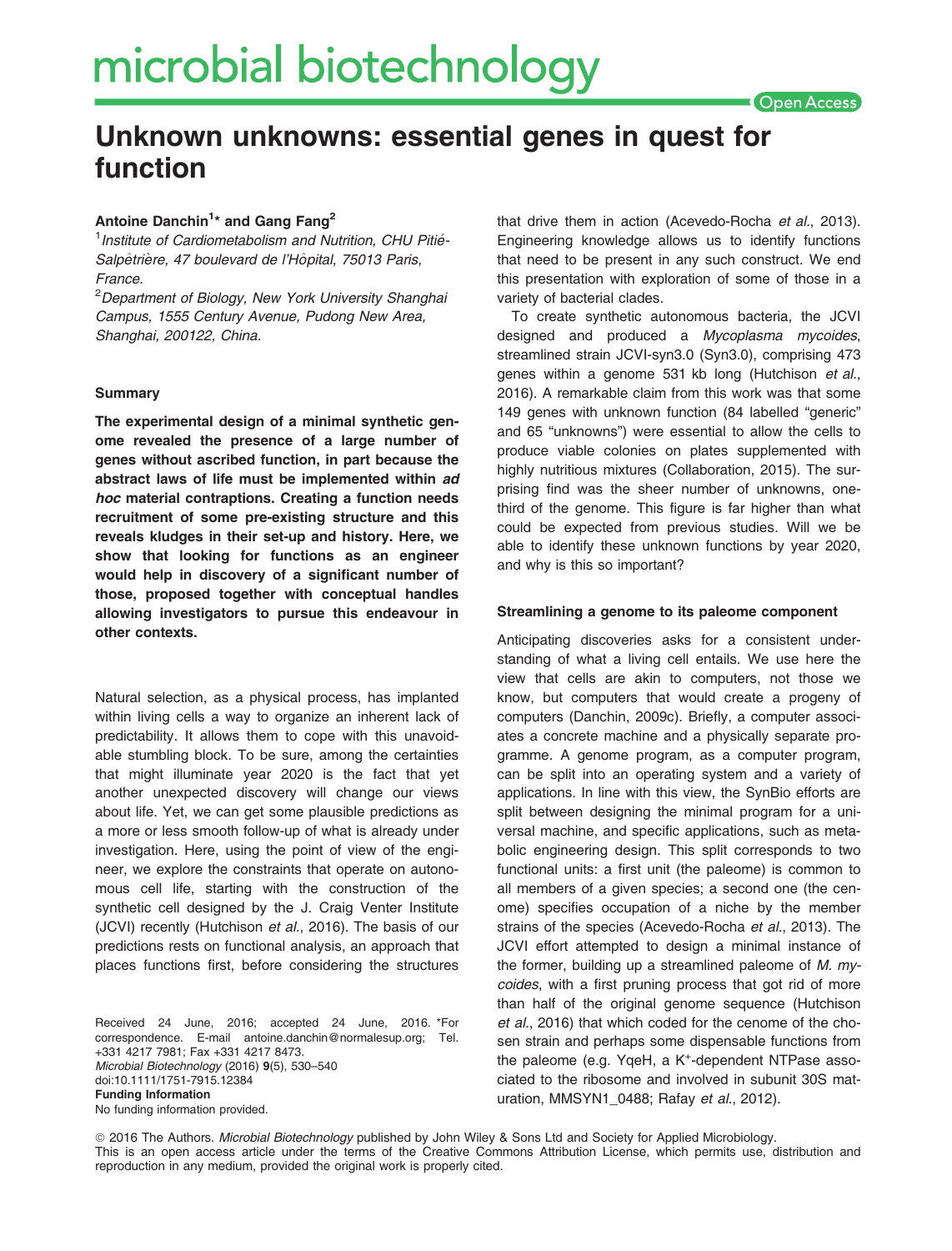Most synthetic biology efforts such as that of the JCVI do not deal with the machine itself (which is taken for granted), but only with the conceptual and physical design of the program. It is unlikely that this particular situation will be much changed by year 2020. However, the practical building up of programs will have evolved, in particular with the undemanding genome editing techniques derived from the CRISPR-Cas9 craze (Bates, 2016). Furthermore, there will be progress in the construction of genomes with nucleotides differing from the standard deoxyribonucleotides: Escherichia chlori replaced thymine by 5-chlorouracil in Escherichia coli (Marliere et al., 2011), while four non-canonical nucleotides were shown to polymerize in vivo (Eremeeva et al., 2016). Here, we identified many of the unknown functions of the Syn3.0 construct, and give directions for future functional developments of minimal cell machines (named "chassis" in the private jargon; de Lorenzo and Danchin, 2008).

A key feature of the computer model is that it is an abstract design. In terms of the matter involved when building up a concrete instance of the machine, it is not important that its core microprocessor is made of silicium or of gallium arsenide, nor that it is a PC or a Mac. Hence, while the concept of the machine is universal, its concrete implementation follows the idiosyncrasies of history or of the matter used in its construction. This somewhat unfortunate feature – this means that sometimes matter or history, not function, input their mark, producing fairly anecdotal features – is well illustrated in the Syn3.0 construct. To set the stage while emphasizing the contribution of history, we identified for one of its unknown unknowns a quick and dirty solution that remained essential in a particular chassis lineage: a target-specific endoprotease, RppA/YsxB, cleaves off the nine N-terminal residues of ribosomal protein L27 (involved in ribosome assembly and peptidyl transferase catalysis) to make it functional. This kludge has been observed in Firmicutes (and in the derived Tenericutes, to which M. mycoides belongs). This protease (MMSYN1\_0500) is essential in Staphylococcus aureus (Wall et al., 2015), and persistent in Bacillus subtilis (Fang et al., 2005). Remarkably, it is expected that this gene/protein, absent from E. coli where L27 is not truncated, will be absent from non-Firmicutes. This finding alone establishes that there is no universal biological chassis but a variety of concrete implementations with diverse prospects in terms of allowed actions within the large spectrum of possible environments (see below).

Another idiosyncrasy of Mycoplasmas, previously well documented, is that they use codon UGA to code for tryptophan, a feature not shared by the majority of bacterial clades (Ohama et al., 2008), but helpful when using standard chassis to construct a synthetic genome from bits and pieces. This feature will impact genes involved in the translation machinery (as indeed observed in the Mycoplasma general set-up; Grosjean et al., 2014). Moreover, and this is seldom highlighted, these organisms, as some Lactobacilli, do not use iron (Weinberg, 1997), a fact that has enormous consequences in terms of metabolism, sensitivity to reactive oxygen species and proton management. Finally, a further functional feature is again illustrated with Syn3.0. The functions may be universal but the actual genes' descents may differ. As a case in point, degradation of very short oligonucleotides (nanoRNAs) is an essential cleaning process that copes with the leftovers created by ribonucleases. In gamma-Proteobacteria (and mammals as well), this function is fulfilled by protein Orn and proteins of a common descent (Bruni et al., 2013). In Firmicutes, a functional (but not structural) counterpart is NrnA, also found in Mycoplasmas (Postic et al., 2012), but not identified in the Syn3.0 article. The "generic" gene/protein MMSYN1\_0139 is the expected counterpart. All these features imply that the concrete set-up of the Syn3.0 cell will differ from other designs based on chassis stemming from different bacterial clades.

A complete summary of our predictions is presented in Table S1. When identified, the protein names correspond to the ongoing annotation of the Bacillus subtilis genome at https://www.genoscope.cns.fr/agc/microscope/mage/viewer.php?O\_id=7.

## Functional identification of Syn3.0 generic unknowns and unknown unknowns

We further split the paleome functions into a constructor, a replicator and a variety of functions, some of which presumably unknown but required for perennization of life. The functions of the constructor, comprising the machineries of translation and transcription, are fairly well established, with the ribosome as it core structure. Here, we propose identification of a significant number of relevant functions belonging to the class deemed unknown (Hutchison et al., 2016).

## RNA metabolism

Ribosome assembly requires many of these "difficult" functions. Processing, then folding long RNA molecules into a correct structure is not straightforward. In particular, as engineers know, correct distances between objects or catalytic sites must be measured. Molecular rulers are involved in the process (Zhang and Ferré d'Amare, 2016). The RulR/YlxR-RulQ/YlxQ couple (with conserved gene synteny in Firmicutes), with RulQ (MMSYN1\_0298) a ruler binding to the widespread RNA structural motif RNA kink turns (K-turns (Baird et al.,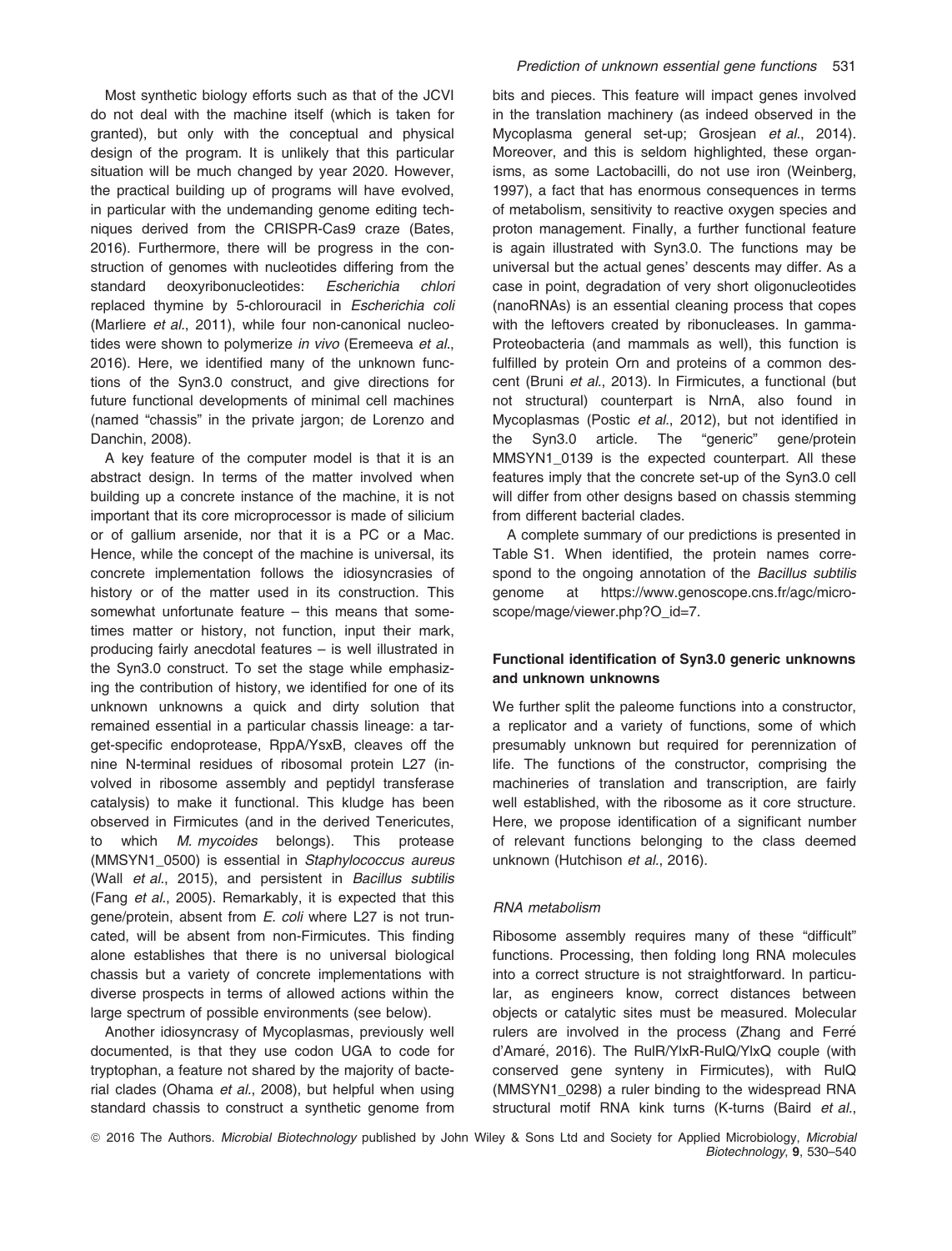2012)), bends the helical trajectory of the RNA by 120°, associated to RulR/YlxR, MMSYN1\_0299.

RNA turnover also involves a variety of functions both because messenger RNA is a labile molecule, thus allowing fine tuning of gene expression, and because even stable RNAs (ribosomal RNA and tRNA) have a finite lifetime, strongly dependent on proper folding (Phizicky and Hopper, 2010). CshB/DeaD (MMSYN1\_0410) is a DEAD ATP-dependent helicase, essential for DNA editing (it has a fairly conserved synteny with Nfo, involved in DNA metabolism, see below). It may be promiscuous in Syn3.0, allowing RNA degradation and possibly rRNA 23S maturation too.

Now, to degrade RNA in the  $5'$ - $>$ 3' direction, the triphosphate end of newly synthesized mRNA must be cleaved off. The corresponding function is ubiquitous but structurally variable. In B. subtilis, this function is carried out by a protein of the family of nucleoside triphosphate pyrophosphatases (Piton et al., 2013) differing structurally from the E. coli enzyme RppH (Foley et al., 2015). Protein MMSYN1\_0127, similar to YwfO from B. subtilis, belongs to this class and might perform this expected function (see however below). Less efficient, but adequate hydrolysis of the mRNA  $5'$  end triphosphate may also be found within the promiscuous phosphatases with unassigned activity present in the unknown genes. Ribonucleases are further essential components of the cell machinery. Firmicutes-specific RNase J1 (RnjA, MMSYN1\_0600 (Hutchison et al., 2016)) is present in Syn3.0, unexpectedly together with RnjB, found in a very limited number of bacterial clades (MMSYN1\_0257). The detailed structure of the Firmicutes RNA degradosome components remains fairly elusive (Danchin, 2009a). It may comprise the previously discussed nanoRNase A, and also MMSYN1\_0005, PgpH, a pApA phosphodiesterase, as well as exonuclease YhaM, MMSYN1\_0437, the function of which is indeed ubiquitous in the Firmicutes/Tenericutes clades – but, due to its promiscuity, not yet correctly identified. Finally, the ultimate degradation products of RNA are often cyclic phosphodiesters which need to be opened up. We propose that MMSYN1\_0431 is PdeB/YmdB, playing this important role. Subsequently, nucleotides may be recycled, or, in the case of modified nucleotides, degraded into modified bases that will be exported from the cell when they cannot be further metabolized. Nucleotide salvage entails a variety of functions, mainly phosphatases and kinases (see Table S1 and below).

## **Translation**

Most of the translation-related functions are readily identified in Syn3.0, belonging to the minimal Mycoplasma sp. translation apparatus (Grosjean et al., 2014). A few remain to be characterized, such as protein EttA that adapts translation initiation and speed to energy availability (Boel et al., 2014). This protein is likely present as four paralogues in B. subtilis (YfmM, YkpA, YdiF and EttA/Uup). Protein EttM/YfmM (MMSYN1\_0853) is a plausible counterpart in Syn3.0. Ribosomal RNAs also interact with more than 50 ribosomal proteins, which must bind in an orderly fashion. Furthermore, once folded, the ribosome must remain stable during the process of translation. Modification of RNA (essentially by methylation and sometimes via isomerization of uracil into pseudouracil) is involved in these processes.

We can already find a significant number of these activities in the Syn3.0 strain. Among those, beside highly conserved identified methyltransferases (Hutchison et al., 2016), one finds less prominent counterparts such as RsmI (MMSYN1\_0504), methylating the ribose of a cytidine already methylated by RsmH, and we propose that MMSYN1\_0838 is RlmB. Methylation of ribose is important to prevent formation of unwanted hydrogen bonds that would prevent a variety of non-Watson–Crick base associations. This is important both for rRNA and tRNA proper folding. In half of the Mollicutes, there is another ribose 2'-O-methyltransferase, RImBB/YsgA, MMSYN1\_0448, which is present together with RlmB. Its exact function, in modification of rRNA or tRNA needs to be established experimentally. In the same way, many tRNA modifications could be identified ("equivalog," "probable" and "putative" categories in the JCVI nomenclature), but several remained within the unknowns ("generic" category), such as, possibly A+T-rich Firmicutes/Tenericutes-specific TrmK (MMSYN1\_0408), TrmNF (MMSYN1\_0043), DusB (MMSYN1\_0063), TsaE, which cooperates with other identified subunits (MMSYN1\_0270), TruA (MMSYN1\_0640) and the RNAbinding protein YtpR, which might act as a methylase for nucleotide G6 of tRNA phenylalanine. Finally, in the category of maturation proteins, we identified protein RppA (YsxC) (MMSYN1\_0500) as discussed previously – noting that the catalytic histidine and cysteine residues are perfectly conserved (Wall et al., 2015).

The process of loading aminoacids on tRNAs may result in unwanted activation of wrong aminoacids. Enigmatic protein HinT, MMSYN1\_0438, is a ubiquitous aminoacyl-adenylate hydrolase. This protein may also have other metabolic cleaning functions, possibly removing accidental coupling of nucleotides to proteins. It is a ubiquitous protein that should be submitted to thorough biochemical exploration.

Academic textbooks generally teach us that ribosometranslated proteins contain 20 amino acids. This carries over a misleading view, as proline does not have a primary amino group. Indeed, this molecule was long fairly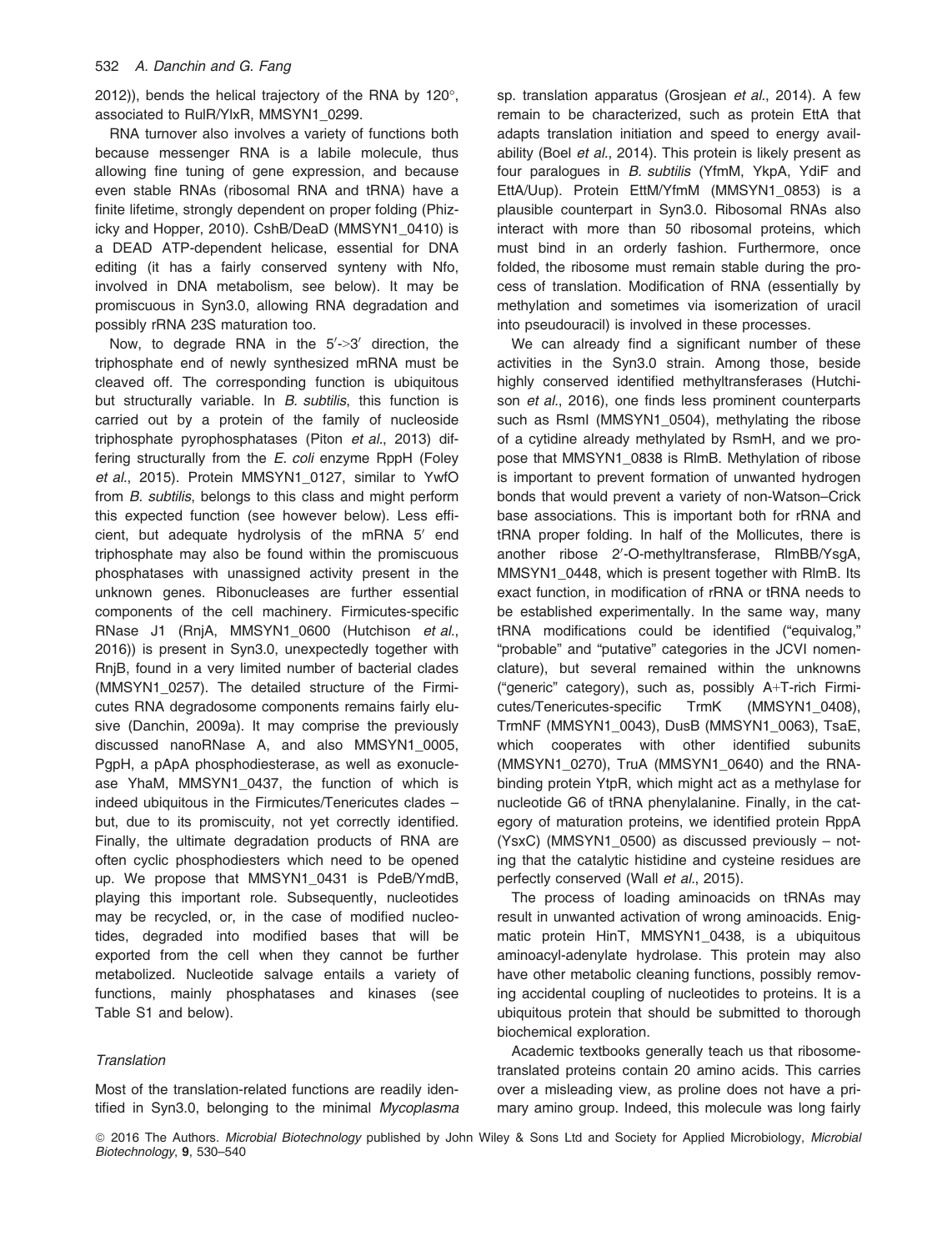correctly described as an imino acid – this nomenclature has unfortunately become obsolete, concealing the special character of proline (NCBI, 2016) that makes its insertion within a polypeptide chain chemically challenging. To be sure, its inclusion in the chain depends upon a specific component of the translation machinery, translation factor EF-P (Woolstenhulme et al., 2015). Syn3.0 does not escape this constraint (MMSYN1\_0391 is EF-P). Remarkably, to be functional, EF-P further needs a post-translational modification. In Syn3.0, the modified residue is not a lysine, as in B. subtilis or E. coli, but an arginine. This residue is altered by rhamnosylation in Pseudomonas aeruginosa and many other bacteria (Rajkovic et al., 2015). It is likely that one of the glycosyltransferases coded in the genome, such as MMSYN1\_0697 will act in this way (there is a "putative" rhamnosyltransferase, MMSYN1\_0114, but its counterparts are not similar to the Eag glycosyltransferase found in Pseudomonas sp.). Proline presence further requires specific protein folding features – and it is surprising that the ribosome-bound trigger factor (Tig) could be deleted to yield the Syn3.0 construct. However, we remark that protein MMSYN1\_0805 has some similarity with Tig so that it could play its molecular chaperone role, in particular as a proline isomerase.

Noting that proline polymerization is difficult, we confirmed that the Syn3.0 genome coded for a valine tRNA ligase (MMSYN1\_0260) comprising a PPP tripeptide, as found in the vast majority of organisms. No other such tripeptide was found in the proteome, but there are several PP dipeptides that, because they are likely counterselected unless important for function of the cognate proteins, we used as probes to substantiate our predictions of unknown functions. Finally, proline polymerization likely results in premature translation termination, producing proline-containing peptides that must be broken down. Protein MMSYN1\_0305 could be protein PapA(YqhT), which fulfils this role (Zaprasis et al., 2013).

A similar requirement for degradation should prevail with aged proteins. Proteins age spontaneously, be it only because aspartate and asparagine isomerize into isoaspartate with a context-dependent specific half-life (Robinson and Robinson, 2004). In general, this will alter and possibly inactivate the protein function, asking for protein disposal. The cell copes with this situation in three ways: it exports aged proteins (the corresponding machinery, if it exists, is unknown; long-term propagation of colonies of Syn3.0 would provide hints about its existence), discards proteins as aggregates that will remain within aged cells (Saarikangas and Barral, 2016), or cleaves aged proteins into peptides, then amino acids. This latter function asks for a variety of proteases and peptidases. When cytoplasmic, these proteases must be

specific to avoid destroying functional proteins. Isoaspartate residues in the backbone polypeptide chains provide convenient tags for degradation. Cytoplasmic endopeptidase O (MMSYN1\_0444), with its conserved HEXXH  $Zn^{2+}$ -binding motif, is a case in point. In the membrane, protein MMSYN1\_0516 could possibly be the important endoprotease GlpG, with some but not all important residues conserved. While peptidases recognizing isoaspartate residues have been found in  $E.$  coli, no clear-cut counterparts have been found in other bacterial clades. There is a variety of peptidases that may play the expected roles. Because this family of functions is likely to be highly promiscuous, several peptidases could be deleted from the parent of strain Syn3.0. However, several remain, such as PepA/YuiE (MMSYN1\_0154), YtjP (MMSYN1\_0493), with a conserved catalytic histidine and conserved PPG tripeptide and which could be a promiscuous peptidase/deacylase and MMSYN1\_0133. This type of activity should therefore be on the priority list for the discovery of unknown functions in the next few years (Bohme et al., 2008).

Other proteases might be specifically involved in cherry-picking aged counterparts of recently synthesized proteins in such a way as to produce a young progeny. We expect ATP-dependent proteases to use ATP as a means to reset their function after they have targeted this age-specific information (Binder and Danchin, 2011). In most organisms, this function is performed by functionally related proteins such as GroEL, DnaKJ, GrpE and Lon. DnaK, GrpE and Lon belong to the identified category in Syn3.0. GrpE is a nucleotide recycling factor, a family of proteins that are essential for resetting the activity of informational ATPases. Protein MMSYN1\_0353 is a likely counterpart involved in division, but its associated ATPase is not known (the Syn3.0 proteome harbours several candidates). Besides these essential activities, a similar set of proteases is involved specifically in cell division. Membrane-bound protein MMSYN1\_0039 may display at least some of the ATP-dependent proteolytic function of protein FtsH. It has a highly conserved ATP-binding site, with a PPGconserved tripeptide.

## DNA metabolism

The chromosome structure and its involvement in cell division require several complexes, with subunits only partially identified among the known proteome. Overall stabilization of the chromosome is performed by HU proteins, a counterpart of which is MMSYN1\_0350. Energy-dependent factor SMC (MMSYN1\_0415) colocalizes with its interacting partners, ScpA (MMSYN1\_0327) and ScpB (MMSYN1\_0328), and the specific localization of SMC depends on both Scp proteins, showing that all three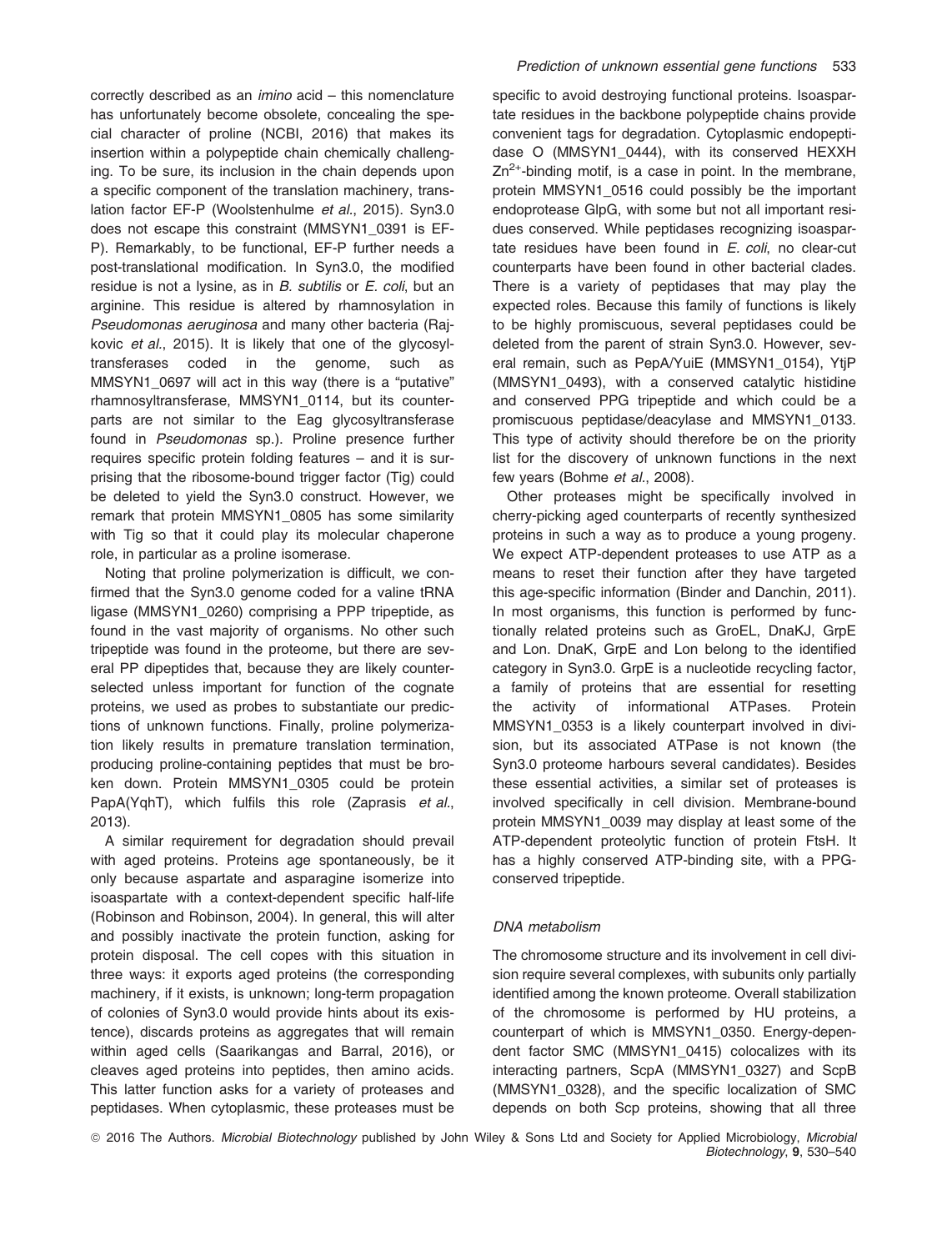components of the SMC complex are required for proper localization. Dimeric ScpB stabilized the binding of ScpA to the SMC head domains, substantiating our prediction that MMSYN1\_0327 is ScpA. Besides proteins with identified function, cell division involves DnaD (MMSYN1\_0352), WhiA/YhcL (MMSYN1\_0817) and GpsB/DivIVA (MMSYN1\_0353), a putative nucleotide recycling factor discussed previously.

Now, DNA replication needs repair and proofreading. Proofreading during repair is performed by a 5'-3' exonuclease, associated to repair polymerase I (PolA) in gamma-Proteobacteria, but standing alone in many clades related to Firmicutes (Fukushima et al., 2007). This function is likely performed by protein ExnP/YpcP (MMSYN1\_0097). It is linked to the need for removal of RNA or ribonucleotides in DNA (which would be performed by RNase H-like protein YpeP, MMSYN1\_0283), to excision of apurinic/apyrimidic sites (protein Nfo, MMSYN1\_0109) and to repair of double-strand breaks (RecN, MMSYN1\_0388 and YfdD, MMSYN1\_0511). A virus-related dUTPase, DutX (MMSYN1\_0447) will prevent U from getting in DNA. There is also a need for preventing as much as possible non-standard deoxyribonucleotides to get into the chromosome. YwfO (MMSYN1\_0127) would act as a promiscuous pyrophosphohydrolase on modified trinucleotides. Finally, it is expected that availability of deoxyribonucleoside triphosphates is a limiting factor, prompting salvage: we expect that MMSYN1\_0382 is the required promiscuous deoxyribonucloside kinase (McElwain and Pollack, 1987).

# General metabolism

Lacking iron-related metabolism, Mycoplasmas are restricted to fermentation processes. The cells need to compensate for lack of respiration-linked vectorial transport of protons, possibly using ATP synthase in the reverse direction, hydrolysing ATP to export protons (Kobayashi et al., 1986; Mileykovskaya et al., 1987; Sakamoto et al., 2002). Protons will be used to build up an electrochemical gradient and to co-transport metabolites. This has important consequences in the management of inorganic phosphate, a metabolism area where much remains to be understood. Hence, the cell must scavenge, store and salvage this mineral. Syn 3.0 hosts a large number of likely phosphatases with unknown specificity (MMSYN1\_0066; MMSYN1\_0710; MMSYN1\_0907; HadM/YxeH alpha-D-glucose-1-phosphate hydrolase, promiscuous, MMSYN1\_0077; RibZ/ HadM, MMSYN1 0530). Interestingly, multiple poorly identified phosphatases exist also in B. subtilis, where four highly similar phosphatases have been identified, one of which hydrolyses 5-amino-6-ribitylamino-2,4

(1H,3H)-pyrimidinedione 5'-phosphate and FMN (Sarge et al., 2015). This suggests that the exact function of these enzymes is not yet understood despite their importance, hidden by promiscuity. An important function could be detoxification of unwanted analogues of the glycolytic pathway metabolites, as recently demonstrated in eukaryotic cells (Collard et al., 2016).

The role of phosphate goes far beyond being the standard "quantum" of energy exchanged in metabolic processes. Inorganic phosphate regulates a large number of processes in all cells, in particular in relation with the synthesis and turnover of polyphosphate (Albi and Serrano, 2016). In parallel, pyrophosphatase (MMSYN1\_0344) is the core enzyme that uses hydrolysis to drive forward metabolism as a whole (Danchin and Sekowska, 2014). It is not firmly established whether, as in all living organisms (Rao et al., 2009), Mycoplasmas produce inorganic polyphosphates (polyP). Syn3.0 contains a counterpart of the RelA/SpoT protein synthesizing (p)ppGpp (Hoelzle et al., 2010), but, as in the case of other Mycoplasmas, it does not code for a structural counterpart of PPX, the enzyme that hydrolyses polyP. Whether a protein with a different structure plays this function is not known, but this is quite possible as the functional counterpart of PPX in S. cerevisiae, for example, is essential but of a completely different descent (Sethuraman et al., 2001). PhoU is known to be involved in polyP synthesis or turnover but its explicit function is yet unknown (de Almeida et al., 2015). Interestingly, Syn3.0 possesses a highly conserved PhoU counterpart, MMSYN1\_0428. Overall, these functional associations are in favour of the presence of polyP in the Mycoplasma minimal genome with ppGpp as a possible seed and PhoU as a component of the machinery.

Fermentation is essential for generating energy in Syn3.0, and the result of the pathway will be production of reduced equivalents. A significant fraction of the enzymes that may equilibrate the pools of reduced and oxidized NAD could be deleted during the construction of Syn3.0. However, MMSYN1\_0302 is a likely NAD(P)H water-forming oxidase, possibly promiscuous, that would help equilibrate the redox pool of metabolites (Shi et al., 2016).

## Chemical stresses

The glycolysis/fermentation pathways are tightly coupled to phosphate turnover. Phosphorylated analogues of the corresponding three-carbon intermediates are both essential for some syntheses but toxic when in excess. As an example, erythrose-4-phosphate inhibits phosphoglucose isomerase (Pgi) in plants (Zhou and Cheng, 2008) as well as in some types of fermentative organisms (Richter et al., 2003). Two enzymes may thus be inhibited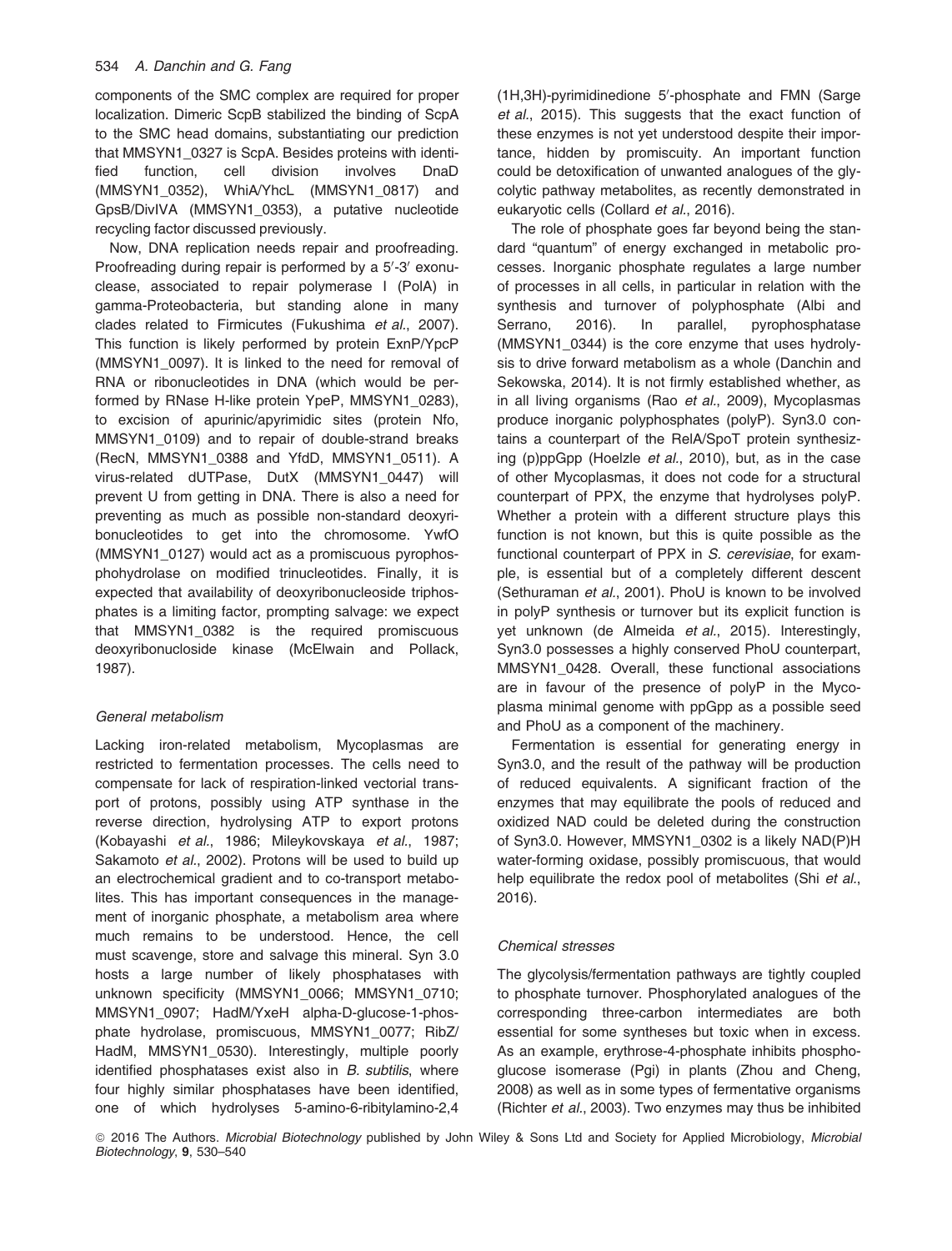in Syn3.0, Pgi (MMSYN1\_0445) and possibly ManA (mannose-6-phosphate isomerase, MMSYN1\_0435). The phosphatases just discussed may participate in detoxification. However, this may result in a trade-off: besides reducing sugars, known to impact proteins via agedependent glycation, several glycolysis intermediates become reactive compounds when dephosphorylated. Methylglyoxal is a case in point. This molecule reacts with a variety of protein or nucleic acid amino groups, requiring specific protection. The E. coli glyoxalase SufL (YraA in B. subtilis) is involved in adaptation to multiple stresses via protection against methylglyoxal toxicity via deglycation of proteins (Chandrangsu et al., 2014). MMSYN1\_0400 is the likely counterpart in Syn3.0.

Finally, the absence of iron metabolism in Mycoplasmas protects them against the most crucial deleterious effects of dioxygen. However, a variety of metabolic reactions are likely to produce reactive oxygen species that will have several targets, in particular cysteine residues. This may explain why a peroxiredoxin counterpart may be essential: MMSYN1\_0054 is a candidate to play the role of B. subtilis peroxiredoxin YgaF.

## **Transport**

The cytoplasmic membrane insertion machinery is well conserved in Syn3.0. Here we suggest to further include MMSYN1\_0430 as the counterpart of YlxM, a Firmicute/ Tenericute component of the signal recognition particle protein membrane-targeting pathway, which might interact with 4.5S RNA (Williams et al., 2014).

Influx of essential metabolites and efflux of waste or toxic material are essential to the cell function. A major proportion of the unknowns listed in the description of Syn3.0 corresponds to membrane proteins similar to transport proteins, albeit without clearly assigned function. We could not, in any straightforward way, identify the specific function of a majority of those. Nor were we able to predict whether they control influx or efflux. However, we list here several instances where similarity with known transporters is significant enough to allow us to propose a function.

Magnesium is an essential ion, and a magnesium transporter has been readily identified in Syn3.0 (MMSYN1\_0787). Other divalent metal ions must also enter the cell, and, in the absence of protection against reactive oxygen species, Lactobacilli (that share the lack of iron specific to Mycoplasmas) use divalent manganese as a mineral scavenger of superoxide (Culotta and Daly, 2013). We propose that membrane protein MMSYN1\_0879 is the required manganese permease. This protein has many features in common with a previously recognized magnesium transporter, and manganese is an excellent mimic of magnesium. With no

iron, Mycoplasmas do not need corresponding chelators or permeases. However, they use zinc, which binds to sites often quite similar to iron binding sites (hence making predictions from the sequence difficult). Zinc is present in the environment at a low concentration: the cells need both transporters and binding proteins allowing storage. Among the unknown proteins of Syn3.0, we found at least two components that might be involved in the process. Widely conserved TIM barrel protein CutC, MMSYN1\_0433, is unlikely to bind copper because it lacks one of the essential cysteine residue. However, because it keeps many of the other important residues, it may be involved in binding another metal, possibly zinc. In the same way, protein MMSYN1\_0620, similar to Zur in B. subtilis, could be involved in controlling zinc capture and/or processes associated to zinc imbalance, such as production of hydrogen peroxide, via regulation of gene expression. Besides magnesium, polyamines are essential in all processes asking for stabilization of nucleic acids, as well as in accuracy of translation. Their biosynthesis is not encoded in the genome but there are counterparts for a potent spermidine/putrescine transport system: PotA, MMSYN1\_0197, ATP-binding subunit, PotB, MMSYN1\_0196 permease subunit and PoCXD, MMSYN1\_0195, permease + binding subunit, a fusion protein with an internal domain, PotX, of unknown function.

Finally, there is a need for lipid transporters, in particular for equilibration of the inside and outside membrane in terms of the quality of their phospholipids that may be involved in the membrane curvature and in the formation of lipid rafts important for membrane fluidity (Bramkamp and Lopez, 2015). YwjA, MMSYN1\_0371, is a lipid transporter/flippase ABC transporter combining an ATPbinding site and a permease within a single polypeptide that might fit the bill.

## Perspective: beyond the Tenericutes clade

Besides formation of a membrane separating the inside from the outside, two nanomachines make the core of living cells. The ribosome translates RNA and ATP synthase, associated to chemiosmotic laws, manages energy. Based on the principle of dichotomy, a so-called "tree of life" is built up using the descent of ribosomal RNA as its reference sequence. In general, the tree of ATP synthase subunits (at least some of them) is congruent to that of ribosomal RNA. Yet, the descent of other essential functions may and does follow different tempos and modes of evolution (Doolittle and Brunet, 2016). Analysis of the Syn3.0 construct highlighted genes of the Firmicutes/Tenericutes clade that descend from a variety of horizontal gene transfers. Being strict fermentors, the Tenericutes possess a highly derived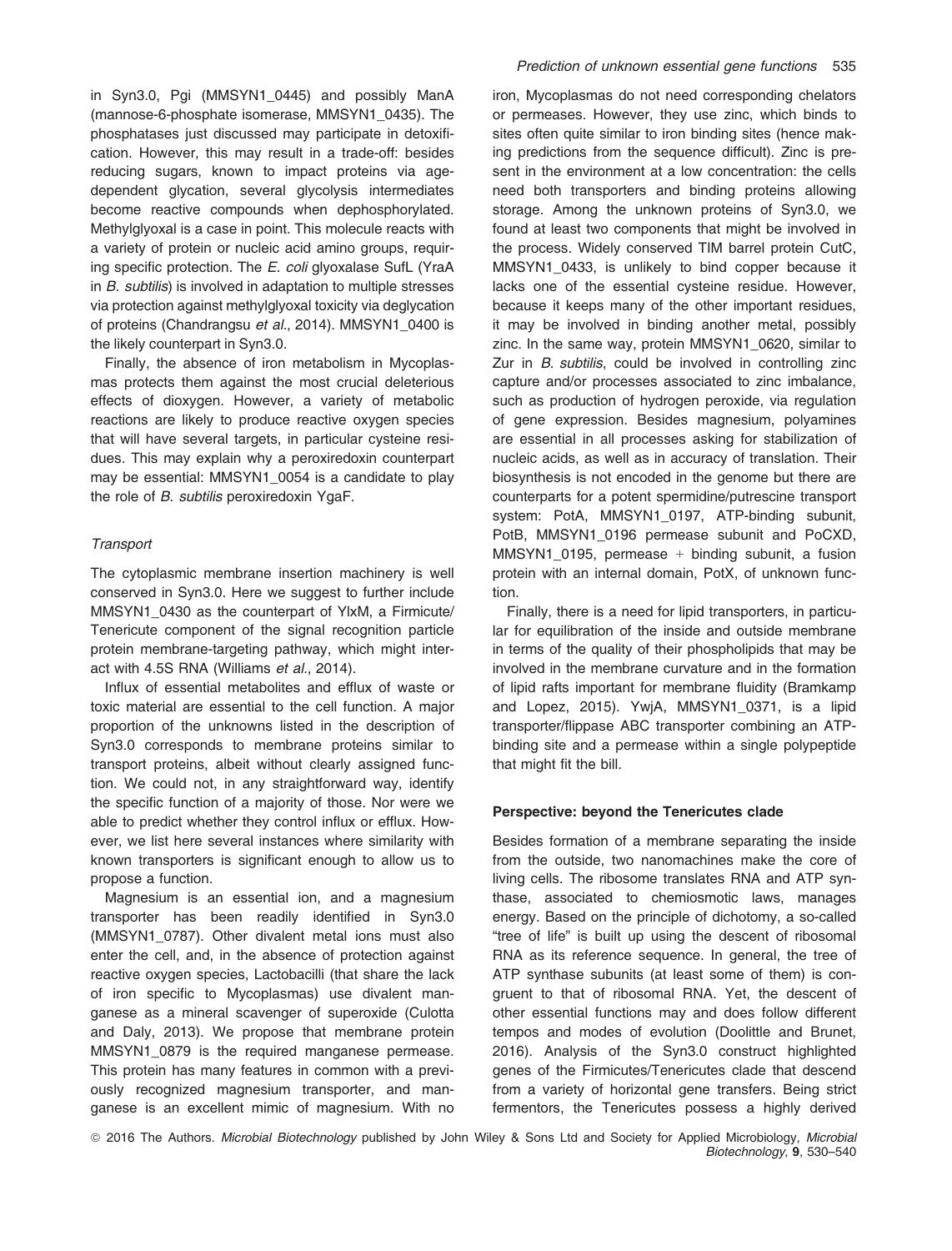form of ATP synthase likely to work as an ATPase to provide outside protons for vectorial transport of metabolites. In the case of translation, we have seen that the fate of ribosomal protein L27 differs in the Firmicutes/ Tenericutes from that in other clades.

To go beyond this chassis, we now look for structural components specific to this clade and that identify functions carried over by different structures in other bacterial clades. DNA synthesis and replication are cases in point. The structure of DNA polymerase III splits bacteria into several consistent domains that must have evolved separately, exchanging genes back and forth by horizontal gene transfer. While subunit DnaE generally co-evolved with the core of the translation machinery, the PolC subunit has a completely different tree of evolution, co-evolving with other proteins that are generally absent from organisms which replicate in the absence of this subunit (Engelen et al., 2012). Even within the gamma-Proteobacteria, often proposed as a consistent clade, one observes considerable differences between organisms: while *E. coli* has only a single DnaE type (DnaE1), Pseudomonas putida displays four different DNA polymerase III subunits, three descendants of DnaE (DnaE1, DnaE2 and DnaE3) and a PolC-derived subunit (Timinskas et al., 2014). Interestingly, the second DnaE variant comes in, as a heterologous subunit of the enzyme, when the length of the genome sequence increases. Furthermore, the presence of DnaE2 together with DnaE1 is linked to bacteria featuring large GC-rich genomes and living in aerobic environments.

To go beyond these observations, we explored the Syn-3.0 unknowns that co-evolved with subunit PolC of DNA polymerase III (Table 1), a feature that is common to the organisms of the A+T-rich Firmicutes/Tenericutes clade. This allowed us to identify some of the conserved functions that must be found in other clades, while looking for different structural descents. Interestingly, more than half of the persistent proteins that were not identified by Engelen et al. (2012) were still unknown in the Syn3.0 annotation (Table 1). For example, small protein YyzM (MMSYN1\_0873) displays some features of nucleic acid binding. It is worth exploring whether it could be a member of the replication machinery. By contrast, except for nanoRNase, that we discussed previously, well-identified components form the RNA degradosome (ribonuclease M5, ribonuclease Y, ribonuclease J1). They highlight a structural specificity of A+Trich Firmicutes as compared with Enterobacteria (Danchin, 2009a).

In the former clade, the universal methylation of tRNA U54 differs from that in most other organisms. TrmFO, the methylating activity, depends on methylenetetrahydrofolate rather than S-adenosylmethionine (AdoMet). Interestingly, however, in Mycoplasma capricolum, in contrast to B. subtilis, the structural counterpart of TrmFO does not modify tRNA but specifically modifies m5U1939 in 23S rRNA, a conserved methylation catalysed by AdoMet-dependent enzymes in all other characterized bacteria (Lartigue et al., 2014). The Mcap0476 methyltransferase (renamed RlmFO) represents the first folate-dependent flavoprotein seen to modify ribosomal RNA using N5,N10-methylenetetrahydrofolate as the one-carbon donor. Here, we propose that this is also the case in Syn3.0 with the protein identified as TrmFO (MMSYN1\_0434) being in fact RlmFO (Table S1). This will, however, ask for another activity for modification of U54 of tRNAs. Among proteins possibly involved in nucleic acid wielding, YloU (MMSYN1\_0421, perhaps in conjunction with YloV, MMSYN1\_0420) has weak similarity with yeast S-AdoMet-dependent tRNA (uracil-5-) methyltransferase and it might play this role. The whole families of TrmFO and RlmFO protein functions should be explored in depth, in particular in relation with co-evolution with YloU-YloV. We must note, however, that if this activity is indeed demonstrated it will require a redox activity allowing preservation of tetrahydrofolate, including within Syn3.0.

Another interesting nanomachine co-evolving with PolC is a family of transporters, namely the energizing coupling factor (ECF) transporters. ECF transporters are composed of four subunits: a membrane-embedded substrate-binding subunit (EcfS), a transmembrane coupling subunit (EcfT) and two ATP-binding-cassette ATPases (EcfA and EcfA'). The three subunits associate to a variety of specificity subunits that allow transport of specific substrates, mostly vitamins. Several of the membrane proteins with unknown functions are likely to code for such specificity subunits. Among those, MMSYN1\_0822 may be the FolT component of the folate transporter, as most important residues identified in its 3D structure are conserved (Xu et al., 2013). Beside ECF transporters, another family of transporters also co-evolved with PolC: NupO and NupN are the ATP-binding subunit and permease of a high-affinity guanosine transporter (Belitsky and Sonenshein, 2011). Finally, we could speculate that membrane bound MMSYN1\_0317, similar to B. subtilis YneF, with a conserved diproline, could be involved in acylating with long chain fatty acids relevant membrane proteins.

Now that we have a consistent picture of the Mycoplasma paleome, how could we go forward? We expect different kludges, such as the ribosomal protein L27 maturation process, to appear in different clades. Mycoplasmas as well as other members of the Tenericutes make a small fraction of bacteria. They are eroded A+T-rich Firmicutes (Wolf et al., 2004). Among many of their ancestral features, the genome streamlining process has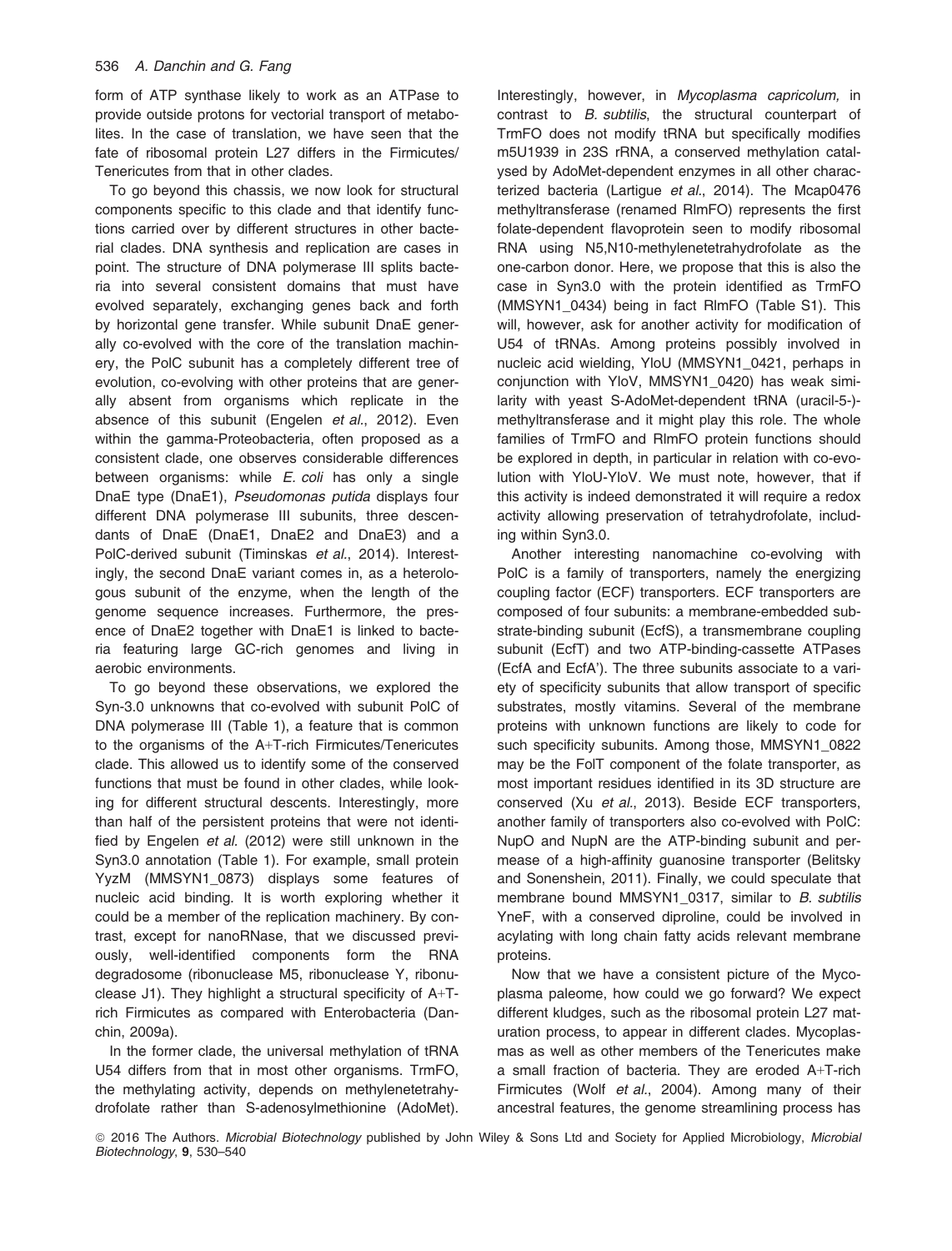| Table 1. Proteins of Mycoplasma mycoides JCVI Syn3.0 co-evolving with DNA polymerase PolC. |  |  |  |
|--------------------------------------------------------------------------------------------|--|--|--|
|--------------------------------------------------------------------------------------------|--|--|--|

| Protein        | Label       | Function                                                                                 | References | Syn3.0<br>Category |
|----------------|-------------|------------------------------------------------------------------------------------------|------------|--------------------|
| PolC           | MMSYN1 0303 | DNA polymerase, alpha subunit, Firmicutes-type                                           | 22333191   | Equivalog          |
| RnmV/YabF      | MMSYN1 0003 | Ribonuclease M5, ribosomal RNA 5S maturase                                               | 11976317   | Equivalog          |
| Rny/YmdA       | MMSYN1 0359 | Ribonuclease Y                                                                           | 23504012   | Equivalog          |
| RImFO          | MMSYN1 0434 | m5U1939 modification in 23S rRNA (FAD-tetrahydrofolate-dependent)                        | 24939895   | Equivalog          |
| HolA/YgeN      | MMSYN1 0826 | DNA polymerase III, delta subunit                                                        | 23525462   | Probable           |
| HolB/YaaS      | MMSYN1 0044 | DNA polymerase III, delta prime subunit                                                  | 23525462   | Probable           |
| RnjA/YkqC      | MMSYN1 0600 | Ribonuclease J1                                                                          | 23504012   | Probable           |
| EcfA/YbxA      | MMSYN1 0643 | Energizing coupling factor ABC multiple influx transporter<br>(ATP-binding protein)      | 26052893   | Probable           |
| EcfAB/YbaE     | MMSYN1 0642 | Energizing coupling factor ABC multiple influx transporter<br>(ATP-binding protein)      | 26052893   | Probable           |
| EcfT/YbaF      | MMSYN1 0641 | Permease component of the EcfAB influx transporters                                      | 26052893   | Probable           |
| NupO/RnsA/     | MMSYN1 0010 | Guanosine transporter, ATP-binding protein, possibly promiscuous                         | 21926227   | Putative           |
| FakB/YviA/YitS | MMSYN1 0616 | Lipid salvage, fatty acid kinase subunit                                                 | 25002480   | Putative           |
| NupP/RnsC      | MMSYN1_0009 | Guanosine transporter, permease, possibly promiscuous                                    | 21926227   | Putative           |
| NrnA/Ytgl      | MMSYN1_0139 | nanoRNase                                                                                | 19553197   | Generic            |
| TrmK/YgfN      | MMSYN1 0408 | tRNA (adenine(22)-N(1))-methyltransferase                                                | 27098549   | Generic            |
| YloV           | MMSYN1 0420 | Enzyme of unknown specificity, possibly binding AdoMet and RNA                           | 24939895   | Generic            |
| YloU           | MMSYN1_0421 | Similarity to yeast S-adenosylmethioninedependent tRNA<br>(uracil-5-)-methyltransferase  | 10864043   | Unknown            |
| PdeB/YmdB      | MMSYN1 0431 | 2'3' and 3'5' cyclic nucleotide monophosphates phosphodiesterase                         | 21856853   | Generic            |
| YhaM           | MMSYN1 0437 | 3'-5' oligonucleotide nuclease                                                           | 19553197   | Generic            |
| DnaD           | MMSYN1 0352 | DNA remodelling primosomal protein, N-terminus dimerization domain                       | 23909787   | Generic            |
| YtpR           | MMSYN1 0615 | tRNA-binding protein                                                                     | 17881821   | Generic            |
| RImBB/YsgA     | MMSYN1 0838 | 23S rRNA 2'-O-ribose G methyltransferase, modification of tRNA as well?                  | 12377117   | Generic            |
| WhiA           | MMSYN1 0817 | Regulator of transcription/initiation of cell division                                   | 24097947   | Generic            |
| YtjP           | MMSYN1 0493 | Dipeptidase/deacylase                                                                    | 7528082    | Generic            |
| TrmNF/YabB     | MMSYN1 0043 | tRNA1(Val) (adenine(37)-N6)-methyltransferase                                            | 24809820   | Generic            |
| TrmK/YqfN      | MMSYN1 0408 | tRNA (adenine(22)-N(1))-methyltransferase                                                | 27098549   | Generic            |
| YIxM           | MMSYN1 0430 | Component of the signal recognition particle (SRP) protein membrane-targeting<br>pathway | 24659773   | Generic            |
| YneF           | MMSYN1 0317 | Membrane spanning; conserved PP dipeptide, protein palmitoyltransferase?                 | 19416851   | Unknown            |
| RppA/YsxB      | MMSYN1 0500 | L27N-terminal protease, cleaves off the first nine residues of L27                       | 25388641   | Unknown            |
| RulR/YlxR      | MMSYN1 0421 | RNA molecular ruler cofactor                                                             | 26771646   | Unknown            |
| EttM/YfmM      | MMSYN1 0853 | Energy-sensing regulator of translation                                                  | 24389466   | Unknown            |
| YyzM           | MMSYN1 0873 | Nucleic acid binding protein, putative replication factor                                | 21348639   | Unknown            |

allowed them to dispense from iron metabolism. This is a highly specific trait that is likely fairly modern, deriving from a long process of evolution and perhaps inappropriate for the construction of versatile chassis. To be sure, iron is almost universally present in living organisms, and competition for iron is a major player in the formation of bacterial communities. Without iron, the cells cannot respire, making more difficult the formation of a proton gradient across the membrane. It is therefore likely that other synthetic chassis will use ATP synthase in its anabolic form rather than as an ATPase using ATP generated by fermentation, to build up a proton gradient. Many important metabolic differences will be expected in relation with this different set-up. In particular, the extent of the flow within the core glycolytic pathway, with its related side reactions will considerably differ (see variations in P. putida, e.g. Nikel et al., 2015). The consequence is that variations on the theme of three-carbon phosphorylated metabolites (with four, five or six carbons in particular) will be considerable. The related

metabolites will impact the activity of the central carbon flow, and this will need to be regulated, including via dephosphorylation (Collard et al., 2016), as we discussed previously. The matching set-up will differ in different chassis, and we should be extremely cautious in the prediction of the actual function of phosphatases, until authentic biochemical data are available. Other major differences should also be observed in parallel with different metabolic setups. For example, there is considerable difference within the gamma-Proteobacteria (E. coli, cf Buchnera sp., P. putida, Acinetobacter baylyi, etc.) and with other clades such as that of the ancestor of mitochondria (alpha-Proteobacteria).

Further specifications must also be taken into account. Bacteria are divided at least into monoderms, with an envelope comprising a single membrane, and diderms with two membranes and a periplasm (Zuckert, 2014). This will impact not only the process of protein secretion and export but also the division machinery. We can expect a variety of essential functions associated to the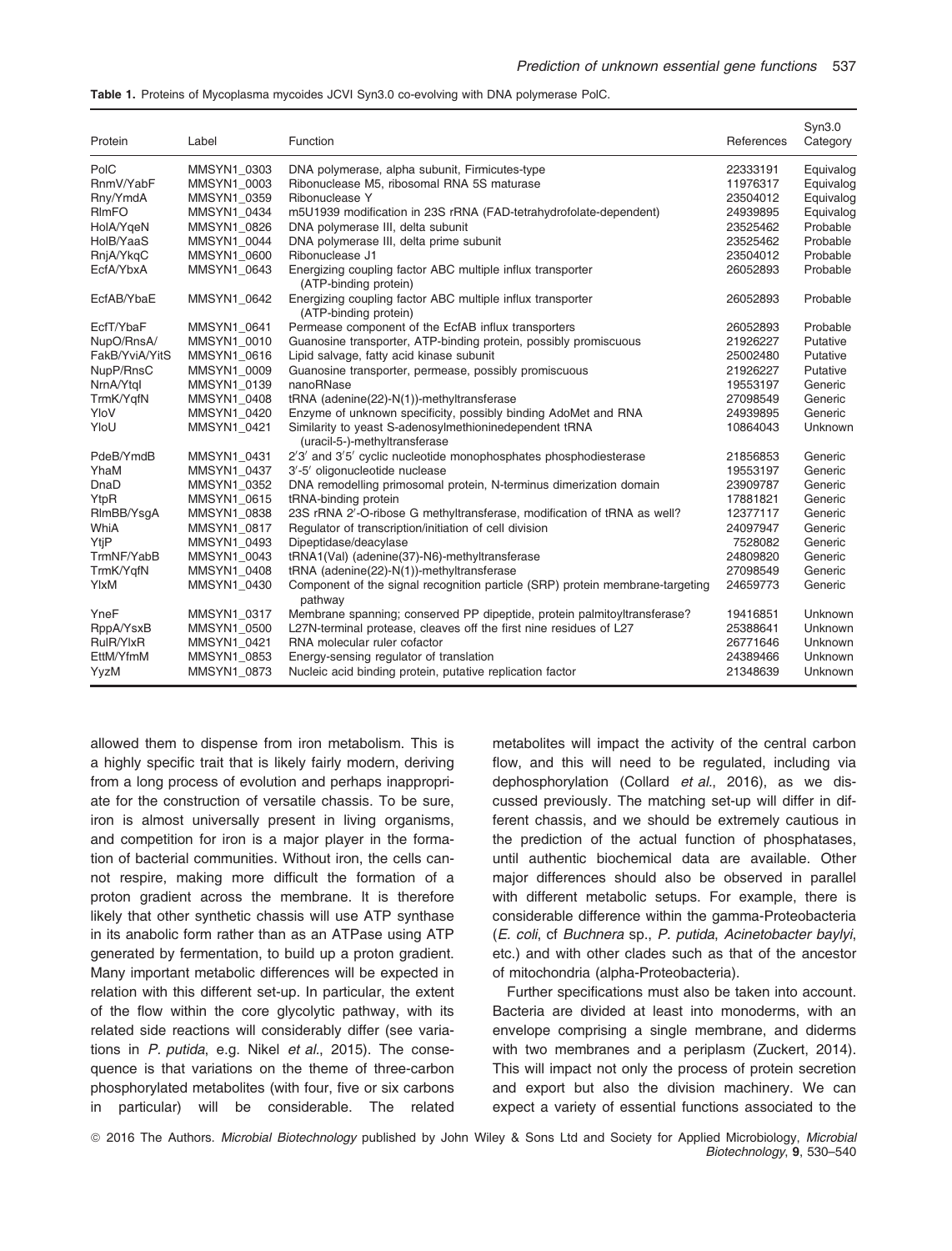#### 538 A. Danchin and G. Fang

relevant paleome, differing from those found in Syn3.0. In general, except for a protein similar to the Zur regulator, we did not identify regulators. Are they necessary? Permeases are usually efficient, and this needs to be regulated by specific efflux (Danchin, 2009b). Furthermore, especially for chassis without a strong envelope, osmotic shock is likely to be extremely deleterious, asking for emergency valves such as mechanosensitive channels (Kocer, 2015) or at least aquaporins (Finn and Cerda, 2015). Also, while we hinted at some functions associated to these processes, we should consider more in depth what happens during stationary phase. A major riddle is that of the generation of a young progeny. How does the cell cope with its aged components, proteins in particular? This entails functions that, like Maxwell's demons, can separate between young and aged components, generating a young cell (Binder and Danchin, 2011). The NTP-dependent chaperones and proteases identified in Syn3.0 are likely to play this role, but is this enough? Long-term evolution of this particular chassis will probably tell, but we still need further models to fully understand the basic functions that make life.

## Conflicts of interest

The authors declare that they have no conflicts of interest associated to this work.

#### **References**

- Acevedo-Rocha, C.G., Fang, G., Schmidt, M., Ussery, D.W., and Danchin, A. (2013) From essential to persistent genes: a functional approach to constructing synthetic life. Trends Genet 29: 273–279.
- Albi, T., and Serrano, A. (2016) Inorganic polyphosphate in the microbial world. Emerging roles for a multifaceted biopolymer. World J Microbiol Biotechnol 32: 27.
- de Almeida, L.G., Ortiz, J.H., Schneider, R.P., and Spira, B. (2015) phoU inactivation in Pseudomonas aeruginosa enhances accumulation of ppGpp and polyphosphate. Appl Environ Microbiol 81: 3006-3015.
- Baird, N.J., Zhang, J., Hamma, T., and Ferre-D'Amare, A.R. (2012) YbxF and YlxQ are bacterial homologs of L7Ae and bind K-turns but not K-loops. RNA 18: 759–770.
- Bates, M. (2016) The CRISPR conundrum: as millions of dollars flow into developing the gene-editing tool, scientists continue to discover the technology's potential and pitfalls. IEEE Pulse 7: 17–21.
- Belitsky, B.R., and Sonenshein, A.L. (2011) CodY-mediated regulation of guanosine uptake in Bacillus subtilis. J Bacteriol 193: 6276–6287.
- Binder, P.M., and Danchin, A. (2011) Life's demons: information and order in biology. What subcellular machines gather and process the information necessary to sustain life? EMBO Rep 12: 495-499.
- Boel, G., Smith, P.C., Ning, W., Englander, M.T., Chen, B., Hashem, Y., et al. (2014) The ABC-F protein EttA gates

ribosome entry into the translation elongation cycle. Nat Struct Mol Biol 21: 143–151.

- Bohme, L., Bar, J.W., Hoffmann, T., Manhart, S., Ludwig, H.H., Rosche, F., and Demuth, H.U. (2008) Isoaspartate residues dramatically influence substrate recognition and turnover by proteases. Biol Chem 389: 1043-1053.
- Bramkamp, M., and Lopez, D. (2015) Exploring the existence of lipid rafts in bacteria. Microbiol Mol Biol Rev 79: 81–100.
- Bruni, F., Gramegna, P., Oliveira, J.M., Lightowlers, R.N., and Chrzanowska-Lightowlers, Z.M. (2013) REXO2 is an oligoribonuclease active in human mitochondria. PLoS ONE 8: e64670.
- Chandrangsu, P., Dusi, R., Hamilton, C.J., and Helmann, J.D. (2014) Methylglyoxal resistance in Bacillus subtilis: contributions of bacillithiol-dependent and independent pathways. Mol Microbiol 91: 706–715.
- Collaboration (2015) Manual of Clinical Microbiology, 11th edn. Sterling, VA: ASM Press.
- Collard, F., Baldin, F., Gerin, I., Bolsee, J., Noel, G., Graff, J., et al. (2016) A conserved phosphatase destroys toxic glycolytic side products in mammals and yeast. Nat Chem Biol (in press). doi: 10.1038/nchembio.2104
- Culotta, V.C., and Daly, M.J. (2013) Manganese complexes: diverse metabolic routes to oxidative stress resistance in prokaryotes and yeast. Antioxid Redox Signal 19: 933–944.
- Danchin, A. (2009a) A phylogenetic view of bacterial ribonucleases. Prog Mol Biol Transl Sci 85: 1–41.
- Danchin, A. (2009b) Cells need safety valves. BioEssays 31: 769–773.
- Danchin, A. (2009c) Bacteria as computers making computers. FEMS Microbiol Rev 33: 3–26.
- Danchin, A., and Sekowska, A. (2014) The logic of metabolism and its fuzzy consequences. Environ Microbiol 16: 19–28.
- Doolittle, W.F., and Brunet, T.D. (2016) What is the tree of life? PLoS Genet 12: e1005912.
- Engelen, S., Vallenet, D., Medigue, C., and Danchin, A. (2012) Distinct co-evolution patterns of genes associated to DNA polymerase III DnaE and PolC. BMC Genom 13: 69.
- Eremeeva, E., Abramov, M., Margamuljana, L., Rozenski, J., Pezo, V., Marliere, P., and Herdewijn, P. (2016) Chemical morphing of DNA containing four noncanonical bases. Angew Chem Int Ed Engl 55: 7515–7519.
- Fang, G., Rocha, E., and Danchin, A. (2005) How essential are nonessential genes? Mol Biol Evol 22: 2147–2156.
- Finn, R.N., and Cerda, J. (2015) Evolution and functional diversity of aquaporins. Biol Bull 229: 6–23.
- Foley, P.L., Hsieh, P.K., Luciano, D.J., and Belasco, J.G. (2015) Specificity and evolutionary conservation of the Escherichia coli RNA pyrophosphohydrolase RppH. J Biol Chem 290: 9478–9486.
- Fukushima, S., Itaya, M., Kato, H., Ogasawara, N., and Yoshikawa, H. (2007) Reassessment of the in vivo functions of DNA polymerase I and RNase H in bacterial cell growth. J Bacteriol 189: 8575-8583.
- Grosjean, H., Breton, M., Sirand-Pugnet, P., Tardy, F., Thiaucourt, F., Citti, C., et al. (2014) Predicting the minimal translation apparatus: lessons from the reductive evolution of mollicutes. PLoS Genet 10: e1004363.

<sup>© 2016</sup> The Authors. Microbial Biotechnology published by John Wiley & Sons Ltd and Society for Applied Microbiology, Microbial Biotechnology, 9, 530–540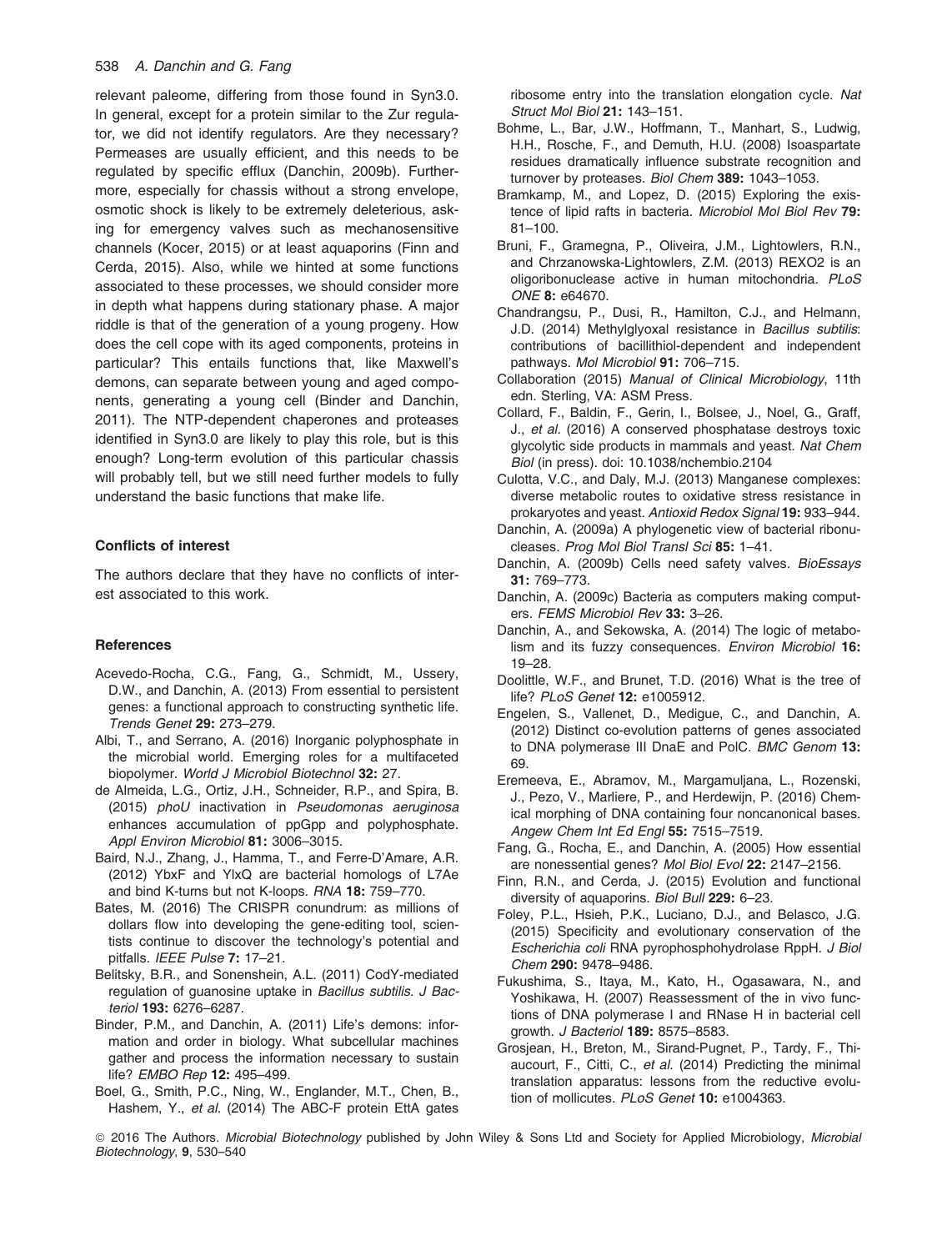- Hoelzle, K., Peter, S., Sidler, M., Kramer, M.M., Wittenbrink, M.M., Felder, K.M., and Hoelzle, L.E. (2010) Inorganic pyrophosphatase in uncultivable hemotrophic mycoplasmas: identification and properties of the enzyme from Mycoplasma suis. BMC Microbiol 10: 194.
- Hutchison, C.A. 3rd, Chuang, R.Y., Noskov, V.N., Assad-Garcia, N., Deerinck, T.J., Ellisman, M.H., et al. (2016) Design and synthesis of a minimal bacterial genome. Science 351: aad6253.
- Kobayashi, H., Suzuki, T., and Unemoto, T. (1986) Streptococcal cytoplasmic pH is regulated by changes in amount and activity of a proton-translocating ATPase. J Biol Chem 261: 627–630.
- Kocer, A. (2015) Mechanisms of mechanosensing mechanosensitive channels, function and re-engineering. Curr Opin Chem Biol 29: 120–127.
- Lartigue, C., Lebaudy, A., Blanchard, A., El Yacoubi, B., Rose, S., Grosjean, H., and Douthwaite, S. (2014) The flavoprotein Mcap0476 (RlmFO) catalyzes m5U1939 modification in Mycoplasma capricolum 23S rRNA. Nucleic Acids Res 42: 8073–8082.
- de Lorenzo, V., and Danchin, A. (2008) Synthetic biology: discovering new worlds and new words. EMBO Rep 9: 822–827.
- Marliere, P., Patrouix, J., Doring, V., Herdewijn, P., Tricot, S., Cruveiller, S., et al. (2011) Chemical evolution of a bacterium's genome. Angew Chem Int Ed Engl 50: 7109-7114.
- McElwain, M.C., and Pollack, J.D. (1987) Synthesis of deoxyribomononucleotides in Mollicutes: dependence on deoxyribose-1-phosphate and PPi. J Bacteriol 169: 3647– 3653.
- Mileykovskaya, E.I., Abuladze, A.N., and Ostrovsky, D.N. (1987) Subunit composition of the H<sup>+</sup>-ATPase complex from anaerobic bacterium Lactobacillus casei. Eur J Biochem 168: 703–708.
- NCBI (2016) L-proline. In: NCBI PubChem, CID 145742.
- Nikel, P.I., Chavarria, M., Fuhrer, T., Sauer, U., and de Lorenzo, V. (2015) Pseudomonas putida KT2440 strain metabolizes glucose through a cycle formed by enzymes of the Entner-Doudoroff, Embden-Meyerhof-Parnas, and pentose phosphate pathways. J Biol Chem 290: 25920-25932.
- Ohama, T., Inagaki, Y., Bessho, Y., and Osawa, S. (2008) Evolving genetic code. Proc Jpn Acad Ser B Phys Biol Sci 84: 58–74.
- Phizicky, E.M., and Hopper, A.K. (2010) tRNA biology charges to the front. Genes Dev 24: 1832–1860.
- Piton, J., Larue, V., Thillier, Y., Dorleans, A., Pellegrini, O., Li de la Sierra-Gallay, I., et al. (2013) Bacillus subtilis RNA deprotection enzyme RppH recognizes guanosine in the second position of its substrates. Proc Natl Acad Sci USA 110: 8858–8863.
- Postic, G., Danchin, A., and Mechold, U. (2012) Characterization of NrnA homologs from Mycobacterium tuberculosis and Mycoplasma pneumoniae. RNA 18: 155-165.
- Rafay, A., Majumdar, S., and Prakash, B. (2012) Exploring potassium-dependent GTP hydrolysis in TEES family GTPases. FEBS Open Bio 2: 173–177.
- Rajkovic, A., Erickson, S., Witzky, A., Branson, O.E., Seo, J., Gafken, P.R., et al. (2015) Cyclic rhamnosylated

Elongation Factor P establishes qntibiotic resistance in Pseudomonas aeruginosa. MBio 6: e00823.

- Rao, N.N., Gomez-Garcia, M.R., and Kornberg, A. (2009) Inorganic polyphosphate: essential for growth and survival. Annu Rev Biochem 78: 605–647.
- Richter, H., De Graaf, A.A., Hamann, I., and Unden, G. (2003) Significance of phosphoglucose isomerase for the shift between heterolactic and mannitol fermentation of fructose by Oenococcus oeni. Arch Microbiol 180: 465– 470.
- Robinson, N., and Robinson, A. (2004) Molecular Clocks Deamidation of Asparaginyl and Glutaminyl Residues in Peptides and Proteins. Cave Junction, OR: Althouse Press.
- Saarikangas, J., and Barral, Y. (2016) Protein aggregation as a mechanism of adaptive cellular responses. Curr Genet (in press).
- Sakamoto, K., Van Veen, H.W., Saito, H., Kobayashi, H., and Konings, W.N. (2002) Membrane-bound ATPase contributes to hop resistance of Lactobacillus brevis. Appl Environ Microbiol 68: 5374–5378.
- Sarge, S., Haase, I., Illarionov, B., Laudert, D., Hohmann, H.P., Bacher, A., and Fischer, M. (2015) Catalysis of an essential step in vitamin B2 biosynthesis by a consortium of broad spectrum hydrolases. ChemBioChem 16: 2466– 2469.
- Sethuraman, A., Rao, N.N., and Kornberg, A. (2001) The endopolyphosphatase gene: essential in Saccharomyces cerevisiae. Proc Natl Acad Sci U S A 98: 8542–8547.
- Shi, X.C., Zou, Y.N., Chen, Y., Zheng, C., Li, B.B., Xu, J.H., et al. (2016) A water-forming NADH oxidase regulates metabolism in anaerobic fermentation. Biotechnol Biofuels 9: 103.
- Timinskas, K., Balvociute, M., Timinskas, A., and Venclovas, C. (2014) Comprehensive analysis of DNA polymerase III alpha subunits and their homologs in bacterial genomes. Nucleic Acids Res 42: 1393–1413.
- Wall, E.A., Caufield, J.H., Lyons, C.E., Manning, K.A., Dokland, T., and Christie, G.E. (2015) Specific N-terminal cleavage of ribosomal protein L27 in Staphylococcus aureus and related bacteria. Mol Microbiol 95: 258–269.
- Weinberg, E.D. (1997) The Lactobacillus anomaly: total iron abstinence. Perspect Biol Med 40: 578–583.
- Williams, M.L., Crowley, P.J., Hasona, A., and Brady, L.J. (2014) YlxM is a newly identified accessory protein that influences the function of signal recognition particle pathway components in Streptococcus mutans. J Bacteriol 196: 2043–2052.
- Wolf, M., Muller, T., Dandekar, T., and Pollack, J.D. (2004) Phylogeny of Firmicutes with special reference to Mycoplasma (Mollicutes) as inferred from phosphoglycerate kinase amino acid sequence data. Int J Syst Evol Microbiol 54: 871–875.
- Woolstenhulme, C.J., Guydosh, N.R., Green, R., and Buskirk, A.R. (2015) High-precision analysis of translational pausing by ribosome profiling in bacteria lacking EFP. Cell Rep 11: 13–21.
- Xu, K., Zhang, M., Zhao, Q., Yu, F., Guo, H., Wang, C., et al. (2013) Crystal structure of a folate energy-coupling factor transporter from Lactobacillus brevis. Nature 497: 268–271.

<sup>© 2016</sup> The Authors. Microbial Biotechnology published by John Wiley & Sons Ltd and Society for Applied Microbiology, Microbial Biotechnology, 9, 530–540